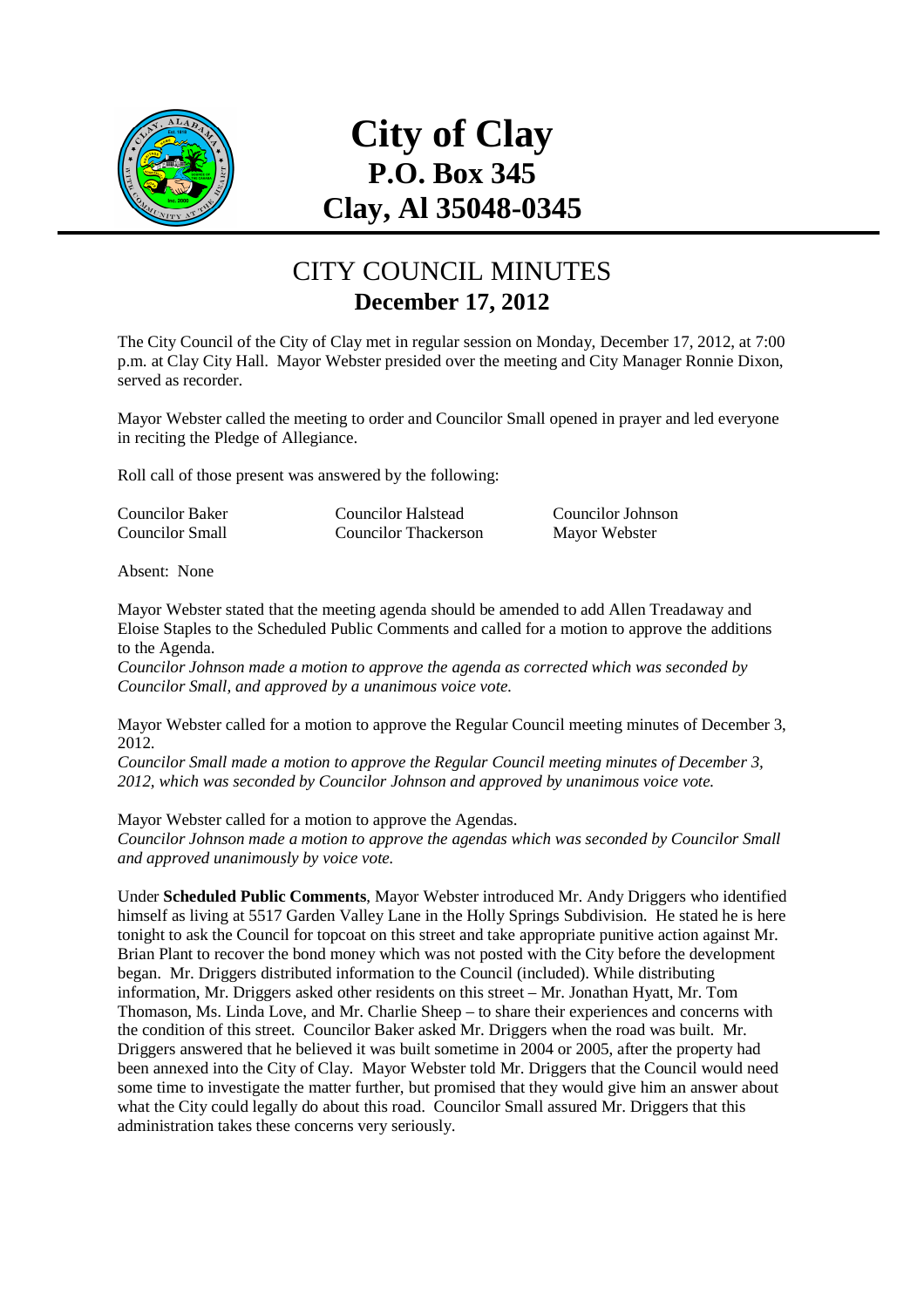

### **CITY OF CLAY CITY COUNCIL MINUTES December 17, 2012**

Mayor Webster introduced Ms. Carol foster who identified herself as living at 8061 Lizmore Lane. She expressed her concern about the personnel policy. She volunteered to chair a committee to rewrite the City of Clay's Personnel Manual. Ms. Foster recommended that the committee be composed of retired individuals with various backgrounds including government and human resources. Mayor Webster addressed her concerns by stating that the City is currently in the process of reviewing the manual to be rewritten, but that he and City Manager, Ronnie Dixon, would like to meet with Ms. Foster to discuss her suggestions.

Mayor Webster introduced Representative Allen Treadaway, of the Alabama House of Representatives. Mr. Treadaway announced that the Legislative Session will begin on February 15 and asked everyone to feel free to contact him with concerns or questions. Representative Treadaway also discussed future plans for the state.

Mayor Webster introduced Ms. Eloise Staples who stated that she was at the meeting to represent the Jefferson County Commission, Office of Senior Citizens Services, and Alabama Department of Senior Services. Ms. Staples addressed the changes happening for the 32 Senior Citizen's Centers in Jefferson County, including the budget cuts Mr. Treadaway previously mentioned. Ms. Staples asked any seniors who have questions or concerns to contact the Office of Senior Citizens.

Under **Reports from Standing Committees** Mayor Webster reported for the **Finance Committee.**  He announced that he and the City Manager, Ronnie Dixon, have been working putting numbers together for a budget. He plans to contact the Finance Committee members to have a meeting in January to look at a proposed budget. He stated that the total income is approximately \$1.9 million, and the City has spent approximately \$2.1 million this year. Mayor Webster informed the audience that he and Mr. Dixon have met with Department heads to inform them that there will be strict spending limitations and the City will only spend money to keep itself operational for the next few months. His immediate goals are to get a handle on the spending and to know where the money is being spent before it is spent. He announced that this administration has implemented a policy approved in 2007.

Councilor Baker was recognized for a report from the **Public Safety Committee**. Councilor Baker announced that the City is under contract with Jefferson County Sheriff's Department until September.

*Councilor Baker discussed extra security and made a motion to continue to set aside \$5,000.00 per month on a monthly basis to use for scheduling extra police patrol as needed for the duration of the City's contract with Jefferson County Sheriff's Department, which was seconded by Councilor Small. The motion was put before the Council and a roll call vote was conducted with the results as follows:* 

*Yeas: Councilors Baker, Halstead, Johnson, Small, Thackerson, and Mayor Webster. Nays: None* 

Councilor Baker then announced the names of volunteers for the Public Safety Committee: Dr. Charles Hart (Chairman), Paul Pitts, Michael Harter, Chris Sharrit, and Jeff Dempsey.

*Councilor Baker made a motion to approve the members of the Public Safety Committee, which was seconded by Councilor Small. The motion was put before the Council and a roll call vote was conducted with the results as follows:* 

*Yeas: Councilors Baker, Halstead, Johnson, Small, Thackerson, and Mayor Webster.*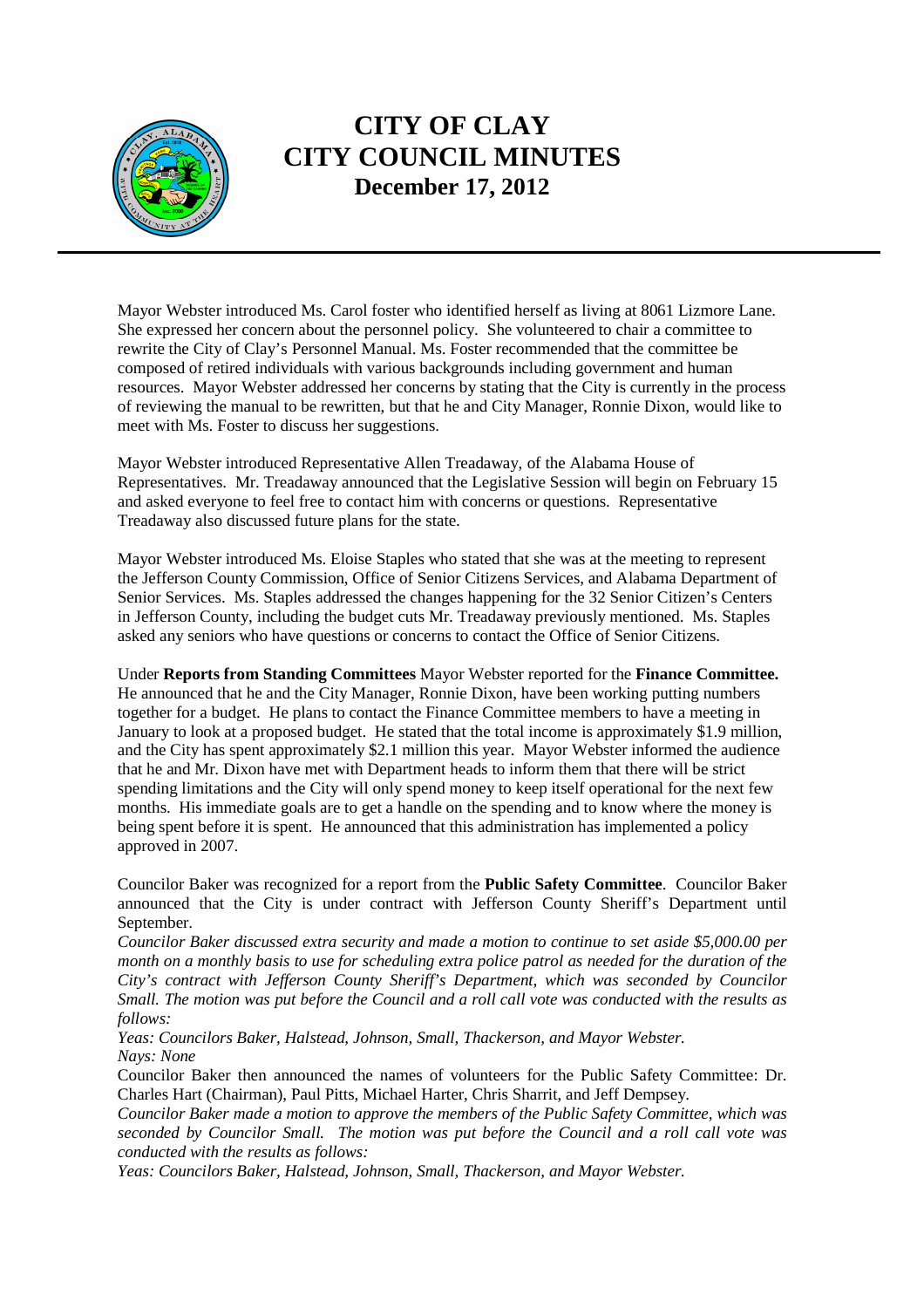

## **CITY OF CLAY CITY COUNCIL MINUTES December 17, 2012**

*Nays: None* 

Councilor Halstead was recognized for a report from the **Committee on Community Development and Annexations and the Building Inspections Department**. Councilor Halstead announced that he continues to speak with volunteers for his committee and hopes to have a list for approval at the next meeting. He stated that he has contacted business owners and some have expressed interest in opening businesses in the city. Councilor Halstead discussed the Inspections Department, announcing that there have been 15 inspections last week and a few permits sold.

Under **Committee on Schools, Seniors Advisory Board Liaison and Planning and Zoning Councilor Ex-Officio**, Councilor Johnson and Mr. Ronnie Dixon presented the parade winners with their awards. Mr. Dixon clarified that the prizes were provided by the Clay Pinson Chamber of Commerce. Councilor Johnson thanked the seniors for their attendance. She also thanked the Chamber of Commerce for providing the parade prizes and suggested that the city make a donation to cover their prize expense.

*Councilor Small made a motion for the City to donate \$1,000.00 to the Clay Pinson Chamber of Commerce to cover parade costs which was seconded by Councilor Halstead and approved by a unanimous voice vote.* 

Councilor Small was recognized for a report from the **Public Work Department and Library Board** and announced that the Science Fiction Book Club continues to grow despite the Christmas season. He announced that the Public Works Department has been cleaning up garbage. There will be a meeting in January with the County to discuss roads.

**Councilor Thackerson** was recognized for a report on the **Parks and Recreation Board.** He announced that approximately 40 people attended the Parks and Recreation Public Forum held on the  $10<sup>th</sup>$ , and that youth baseball and softball registration forms are available on the city's website and at City Hall, as well as a sign up day at the Community Center in January. Councilor Thackerson presented a proposal from Coca-Cola (included), with the value totaling \$174,600.00. City Attorney Alan Summers asked about the City's responsibilities of the City in this proposal. City Manager Ronnie Dixon answered that the proposal is for an exclusivity contract, so the City would be required to only allow Coca Cola products to be sold at city functions and in city

buildings. City Attorney Alan Summers suggested that the city enter into a written contract. Mr. Dixon and Mayor Webster clarified that the vote tonight is to authorize Mayor Webster to enter into contract, once it has been written to reflect the changes negotiated by Mr. Dixon. Councilor Small stated that he would like to see some designation for money not already earmarked by the contract.

*Councilor Thackerson made a motion to allow Mayor Webster to enter into a four year contract with Coca Cola which was seconded by Councilor Halstead and approved by a unanimous voice vote.*

Under Reading **of Petitions, Applications, Complaints, Appeals, Communications, etc.** there was nothing to report.

Under the **City Clerk's Report**, City Manager Ronnie Dixon reported the account balances in the 4 & 5 Cent Gasoline Fund =  $$100,019.62$ ; 7 Cent Gasoline Fund =  $$118,491.18$ ; Capital Improvement